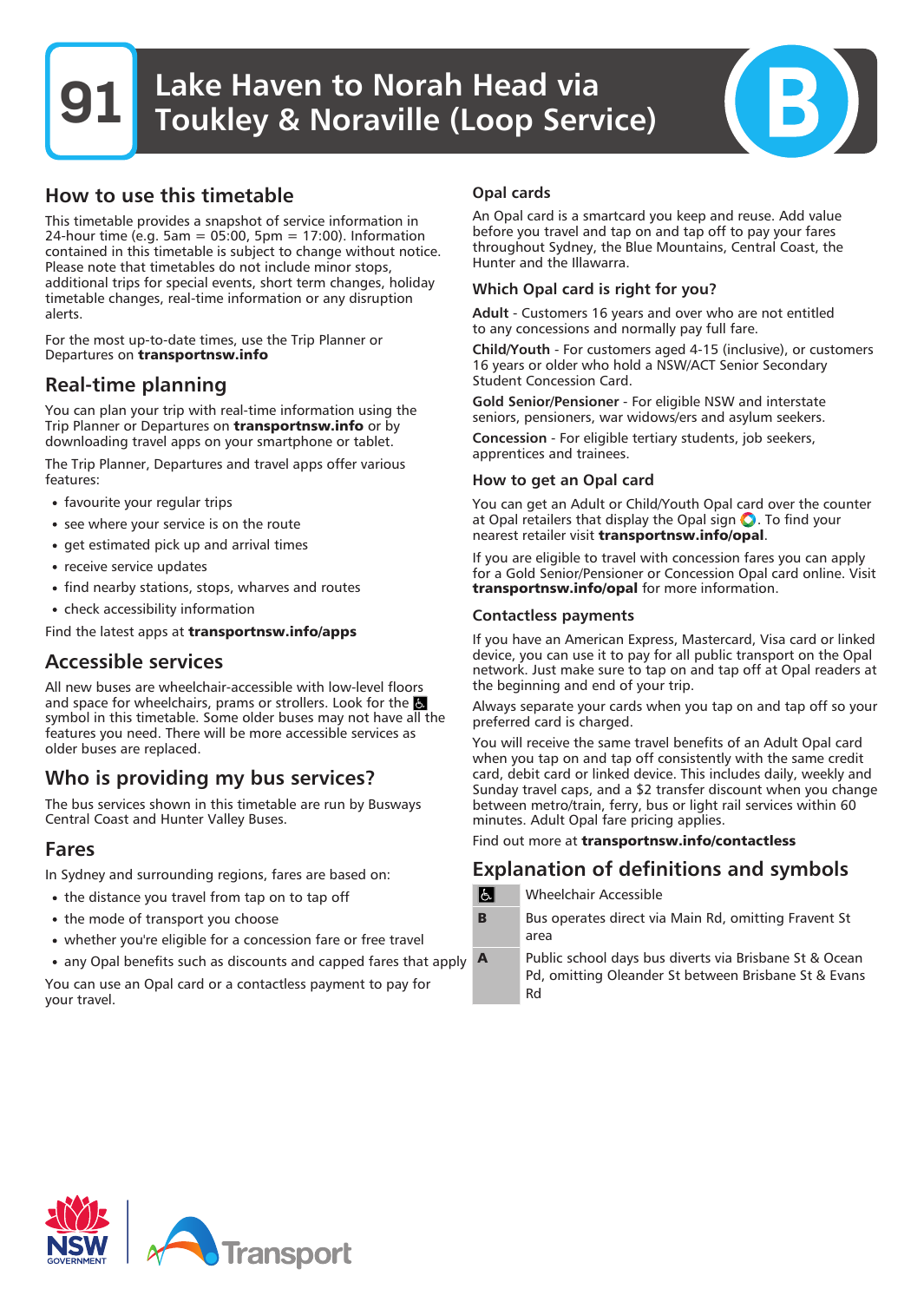# **91** Lake Haven to Norah Head via Toukley & Noraville (Loop Service)



| <b>Valid from: 14 Oct 2019</b>                                       |             | Creation date: 16 April 2020<br>NOTE: Information is correct on date of download. |
|----------------------------------------------------------------------|-------------|-----------------------------------------------------------------------------------|
| <b>Sunday &amp; Public Holidays</b>                                  | e           | e                                                                                 |
| Lake Haven Shopping Centre, Lake Haven                               | 08:30       | 10:30                                                                             |
| Wallarah Bay Medical Centre, Wallarah Rd,<br>Gorokan                 | 08:33       | 10:33                                                                             |
| Main Rd at Summerside St, Toukley                                    | 08:38       | 10:38                                                                             |
| Bungary Rd before Henderson St, Norah Head                           | 08:41       | 10:41                                                                             |
| Evans Rd opp Vietnam Veterans Keith Payne VC<br>Hostel, Canton Beach | 08:52       | 10:52                                                                             |
| Fravent St opp Hammond Rd, Toukley                                   | 08:59       | 10:59                                                                             |
| Toukley Shopping Plaza, Main Rd, Toukley                             | 09:07       | 11:07                                                                             |
| Wallarah Rd opp Wallarah Bay Medical Centre,<br>Gorokan              | 09:12 11:12 |                                                                                   |
| Lake Haven Shopping Centre, Lake Haven                               | 09:19       | 11:19                                                                             |
|                                                                      |             |                                                                                   |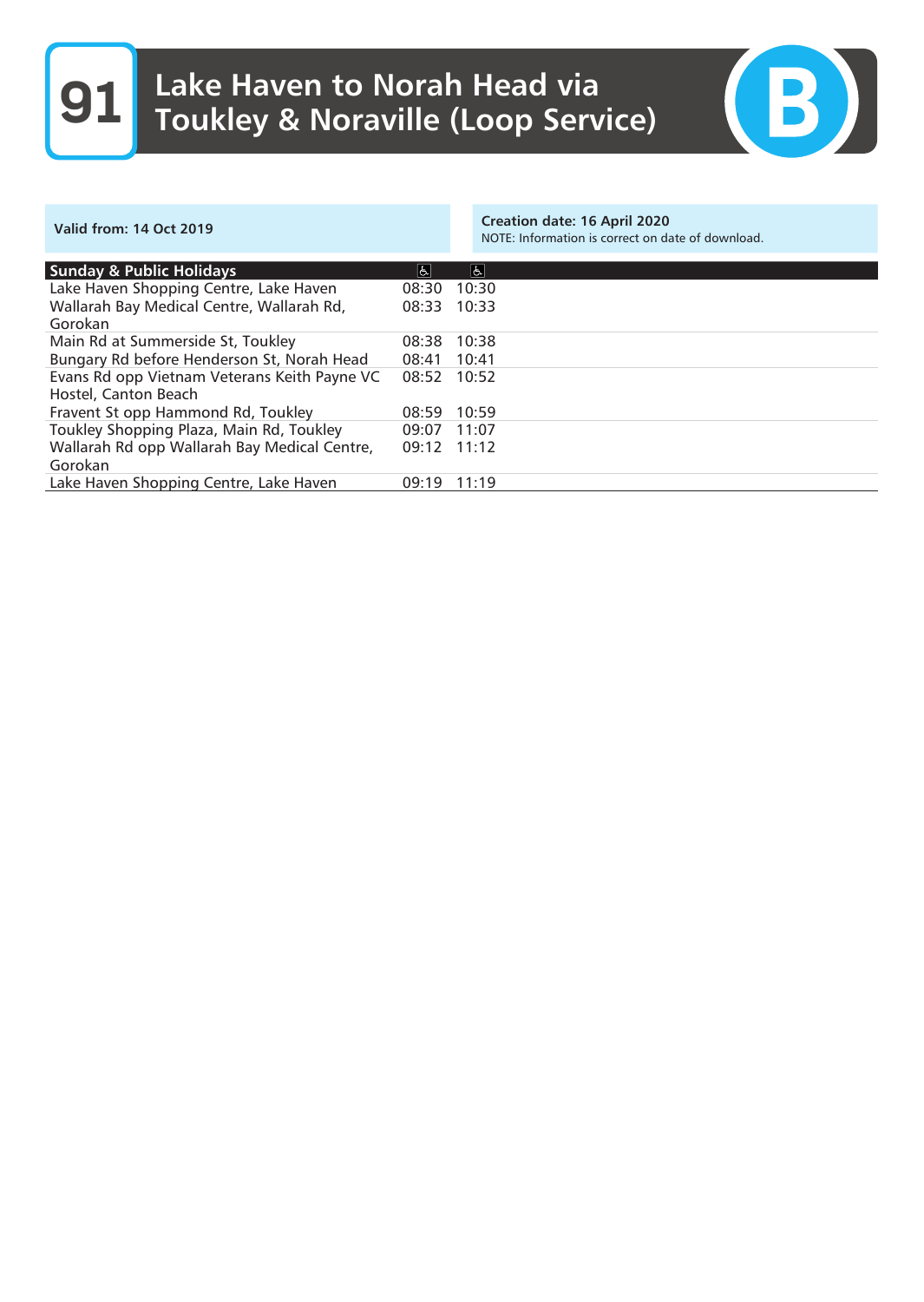**91** Lake Haven to Norah Head via Toukley & Noraville (Loop Service)

| <b>Monday to Friday</b>                                                                  | $ \mathbf{f} $                            | <sub>6</sub>            | $\overline{6}$                    |                                     | $ \mathbf{f} $          | $\boxed{6}$                         |                         | $\boxed{6}$    | ჭ                                |
|------------------------------------------------------------------------------------------|-------------------------------------------|-------------------------|-----------------------------------|-------------------------------------|-------------------------|-------------------------------------|-------------------------|----------------|----------------------------------|
| Lake Haven Shopping Centre, Lake Haven                                                   | 05:47                                     | 06:09                   | 06:29                             | 06:49                               | 07:09                   | 07:45                               |                         | 08:36          |                                  |
| Wallarah Bay Medical Centre, Wallarah Rd,                                                | 05:50                                     |                         |                                   | 06:12 06:32 06:52 07:12 07:48       |                         |                                     |                         | 08:41          |                                  |
| Gorokan                                                                                  |                                           |                         |                                   |                                     |                         |                                     |                         |                |                                  |
| Main Rd at Summerside St, Toukley                                                        | B05:54 B06:16 B06:36 B06:56 B07:16 B07:52 |                         |                                   |                                     |                         |                                     |                         | 08:46          | $\overline{\phantom{0}}$         |
| Fravent St before Main Rd, Toukley                                                       |                                           |                         |                                   |                                     |                         |                                     | $\equiv$                | 08:52          | $\qquad \qquad \blacksquare$     |
| Bungary Rd before Henderson St, Norah Head                                               | B05:58 B06:20 B06:40 B07:01 B07:21 B07:58 |                         |                                   |                                     |                         |                                     | 08:27                   | 08:57          | $\overline{\phantom{a}}$         |
| Evans Rd opp Vietnam Veterans Keith Payne VC                                             |                                           |                         |                                   | 06:07 06:29 06:49 07:11 07:31 08:07 |                         |                                     | 08:36                   | 09:06          |                                  |
| Hostel, Canton Beach                                                                     |                                           |                         |                                   |                                     |                         |                                     |                         |                |                                  |
| Main Rd at Ray St, Toukley                                                               |                                           |                         |                                   |                                     |                         |                                     |                         |                | 09:21                            |
| Fravent St opp Hammond Rd, Toukley                                                       | 06:14                                     | 06:36                   | 06:56                             | 07:18                               | 07:38                   | 08:14                               | 08:45                   | 09:15          | $\sim$                           |
| Toukley Shopping Plaza, Main Rd, Toukley<br>Wallarah Rd opp Wallarah Bay Medical Centre, | 06:27                                     | 06:22 06:44<br>06:49    | 07:04<br>07:09                    | 07:26<br>07:31                      | 07:46<br>07:51          | 08:22<br>08:27                      | 08:53<br>08:59          | 09:23<br>09:29 | 09:23<br>09:29                   |
| Gorokan                                                                                  |                                           |                         |                                   |                                     |                         |                                     |                         |                |                                  |
| Lake Haven Shopping Centre, Lake Haven                                                   | 06:35                                     | 06:57                   | 07:17                             | 07:40                               | 08:00                   | 08:35                               | 09:07                   | 09:37          | 09:37                            |
|                                                                                          |                                           |                         |                                   |                                     |                         |                                     |                         |                |                                  |
| <b>Monday to Friday</b><br>Lake Haven Shopping Centre, Lake Haven                        | $\vert \mathbf{F} \vert$<br>09:36         | $\overline{d}$<br>10:36 | $\vert \mathbf{E} \vert$<br>11:39 | $\overline{d}$<br>12:39             | $\overline{6}$<br>13:39 | $\boxed{6}$<br>14:38                | $\overline{b}$<br>15:15 | E <br>15:45    | $\overline{\mathbb{R}}$<br>16:24 |
| Wallarah Bay Medical Centre, Wallarah Rd,                                                | 09:41                                     | 10:41                   | 11:44                             | 12:44                               | 13:44 14:43             |                                     | 15:20                   | 15:50          | 16:29                            |
| Gorokan                                                                                  |                                           |                         |                                   |                                     |                         |                                     |                         |                |                                  |
| Main Rd at Summerside St, Toukley                                                        | 09:46                                     | 10:46                   | 11:49                             | 12:49                               | 13:49                   | 14:48                               | 15:25                   | 15:55          | 16:34                            |
| Fravent St before Main Rd, Toukley                                                       | 09:52                                     | 10:52                   | 11:55                             | 12:55                               | 13:55                   | 14:54                               | 15:31                   | 16:01          | 16:40                            |
| St Mary's Toukley Catholic Primary School,                                               |                                           |                         |                                   |                                     |                         |                                     | 15:35                   |                |                                  |
| Noraville                                                                                |                                           |                         |                                   |                                     |                         |                                     |                         |                |                                  |
| Bungary Rd before Henderson St, Norah Head                                               | 09:57                                     | 10:57                   | 12:00                             | 13:00                               | 14:00                   |                                     | 14:59 A15:38            | 16:06          | 16:45                            |
| Evans Rd opp Vietnam Veterans Keith Payne VC                                             | 10:06                                     | 11:06                   | 12:09                             | 13:09                               | 14:09                   | 15:08 A15:48                        |                         | 16:15          | 16:54                            |
| Hostel, Canton Beach                                                                     |                                           |                         |                                   |                                     |                         |                                     |                         |                |                                  |
| Fravent St opp Hammond Rd, Toukley                                                       | 10:15                                     | 11:15                   | 12:18                             | 13:18                               | 14:18                   | 15:17                               | 15:53                   | 16:24          | 17:03                            |
| Toukley Shopping Plaza, Main Rd, Toukley                                                 | 10:23                                     | 11:23                   | 12:26                             | 13:26                               | 14:26                   | 15:25                               | 16:01                   | 16:32          | 17:11                            |
| Wallarah Rd opp Wallarah Bay Medical Centre,                                             | 10:29                                     | 11:29                   | 12:32                             | 13:32                               | 14:32 15:31             |                                     | 16:07                   | 16:38          | 17:17                            |
| Gorokan                                                                                  |                                           |                         |                                   | 13:40                               |                         | 15:39                               |                         |                | 17:25                            |
| Lake Haven Shopping Centre, Lake Haven                                                   | 10:37                                     | 11:37                   | 12:40                             |                                     | 14:40                   |                                     | 16:15                   | 16:46          |                                  |
| <b>Monday to Friday</b>                                                                  | $ \mathbf{P} $                            | d                       | E                                 |                                     | E                       |                                     |                         |                |                                  |
| Lake Haven Shopping Centre, Lake Haven                                                   | 16:54                                     | 17:24                   | 17:54                             | 19:04                               | 20:08                   |                                     |                         |                |                                  |
| Wallarah Bay Medical Centre, Wallarah Rd,                                                | 16:58                                     | 17:28                   | 17:58                             | 19:08                               | 20:12                   |                                     |                         |                |                                  |
| Gorokan                                                                                  |                                           |                         |                                   |                                     |                         |                                     |                         |                |                                  |
| Main Rd at Summerside St, Toukley<br>Fravent St before Main Rd, Toukley                  | 17:03<br>17:09                            | 17:33<br>17:39          | 18:03<br>18:09                    | 19:13<br>19:19                      | 20:17<br>20:23          |                                     |                         |                |                                  |
| Bungary Rd before Henderson St, Norah Head                                               | 17:13                                     | 17:43                   | 18:13                             | 19:23                               | 20:27                   |                                     |                         |                |                                  |
| Evans Rd opp Vietnam Veterans Keith Payne VC B17:22 B17:52 B18:22 B19:32 B20:36          |                                           |                         |                                   |                                     |                         |                                     |                         |                |                                  |
| Hostel, Canton Beach                                                                     |                                           |                         |                                   |                                     |                         |                                     |                         |                |                                  |
| Toukley Shopping Plaza, Main Rd, Toukley                                                 |                                           | 17:30 18:00             |                                   | 18:30 19:40                         | 20:44                   |                                     |                         |                |                                  |
| Wallarah Rd opp Wallarah Bay Medical Centre,                                             |                                           |                         |                                   | 17:35 18:05 18:35 19:45 20:49       |                         |                                     |                         |                |                                  |
| Gorokan                                                                                  |                                           |                         |                                   |                                     |                         |                                     |                         |                |                                  |
| Lake Haven Shopping Centre, Lake Haven                                                   | 17:43                                     |                         |                                   | 18:13 18:43 19:53                   | 20:57                   |                                     |                         |                |                                  |
| Saturday                                                                                 | $ \mathbf{P} $                            | $\Delta$                | P                                 | $\boxed{6}$                         | $\sqrt{P}$              | e                                   | $\boxed{P}$             | e              | $\boxed{P}$                      |
| Lake Haven Shopping Centre, Lake Haven                                                   |                                           | 07:44 08:44 09:44       |                                   |                                     | 10:44 11:44 12:44       |                                     | 13:44                   |                | 14:44 15:44                      |
| Wallarah Bay Medical Centre, Wallarah Rd,                                                | 07:49                                     |                         | 08:49 09:49                       |                                     | 10:49 11:49 12:49       |                                     | 13:49                   | 14:49          | 15:49                            |
| Gorokan                                                                                  |                                           |                         |                                   |                                     |                         |                                     |                         |                |                                  |
| Main Rd at Summerside St, Toukley                                                        |                                           | 07:54 08:54             |                                   | 09:54 10:54                         | 11:54                   | 12:54                               | 13:54                   | 14:54          | 15:54                            |
| Fravent St before Main Rd, Toukley                                                       |                                           | 08:00 09:00             | 10:00                             | 11:00                               | 12:00                   | 13:00                               | 14:00                   | 15:00          | 16:00                            |
| Bungary Rd before Henderson St, Norah Head                                               | 08:05                                     | 09:05                   | 10:05                             | 11:05                               | 12:05                   | 13:05                               | 14:05                   | 15:05          | 16:05                            |
| Evans Rd opp Vietnam Veterans Keith Payne VC                                             |                                           | 08:14 09:14 10:14       |                                   |                                     | 11:14 12:14 13:14       |                                     | 14:14 15:14             |                | 16:14                            |
| Hostel, Canton Beach                                                                     |                                           |                         |                                   |                                     |                         |                                     |                         |                |                                  |
| Fravent St opp Hammond Rd, Toukley                                                       | 08:23                                     | 09:23                   | 10:23                             | 11:23                               | 12:23                   | 13:23                               | 14:23                   | 15:23          | 16:23                            |
| Toukley Shopping Plaza, Main Rd, Toukley                                                 | 08:31                                     | 09:31                   | 10:31                             | 11:31                               | 12:31                   | 13:31                               | 14:31                   | 15:31          | 16:31                            |
| Wallarah Rd opp Wallarah Bay Medical Centre,                                             | 08:37                                     | 09:37                   | 10:37                             | 11:37                               |                         | 12:37 13:37                         | 14:37                   | 15:37          | 16:37                            |
| Gorokan                                                                                  |                                           |                         |                                   |                                     |                         |                                     |                         |                |                                  |
| Lake Haven Shopping Centre, Lake Haven                                                   | 08:45                                     | 09:45                   |                                   |                                     |                         | 10:45 11:45 12:45 13:45 14:45 15:45 |                         |                | 16:45                            |

(B)